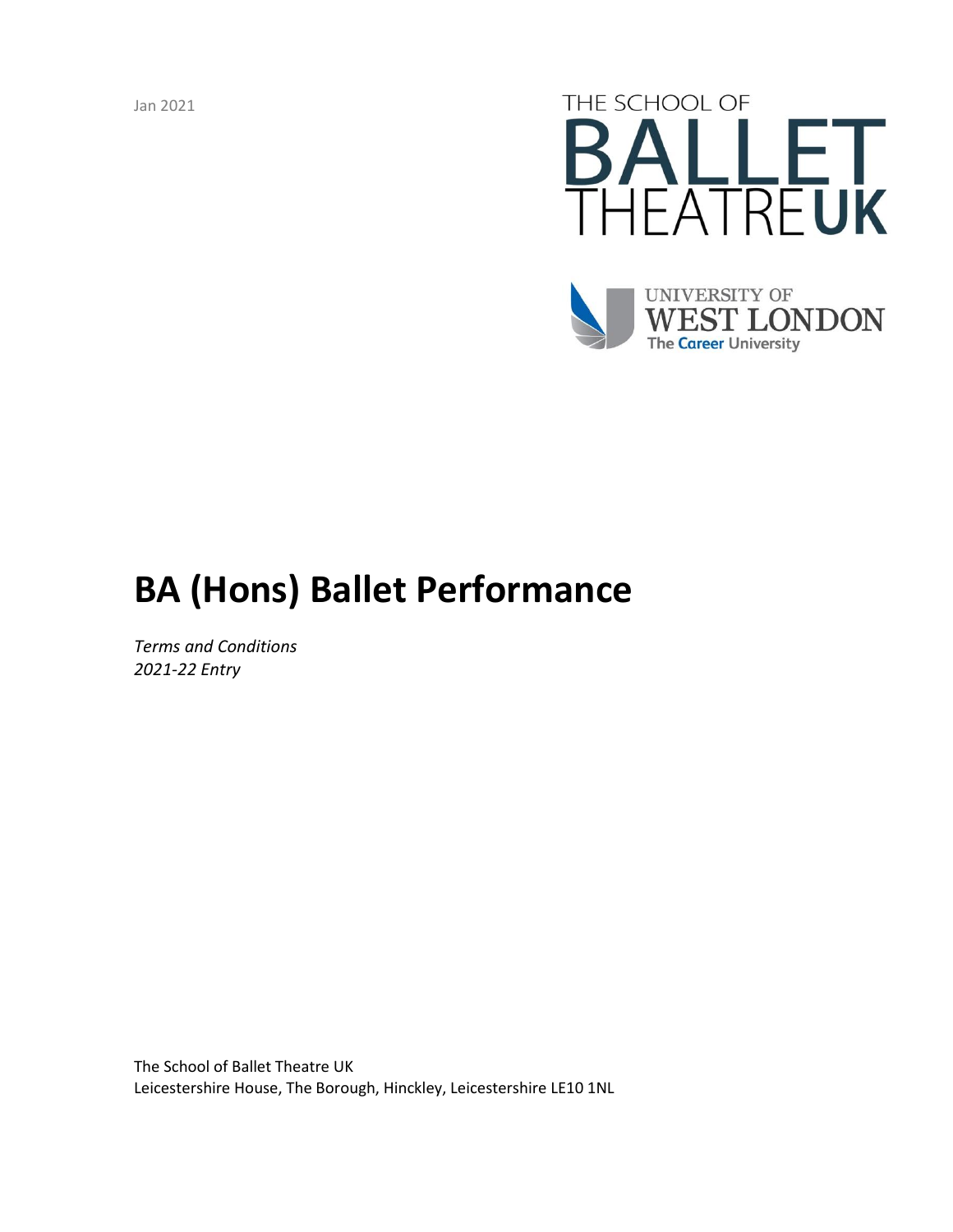# **1. INTRODUCTION**

- 1.1 This document forms a contract between you ("Student") and The School of Ballet Theatre UK ("School") which is formed when you accept an offer of a place at the School.
- 1.2 These terms and conditions set out the basis of your contract with the School. They summarise key obligations for the School, the Student and about your course. They also set out what additional documents, policies or procedures you and the School need to abide by.
- 1.3 These terms and conditions, along with the School's policies, together with your offer letter and the Statement of Responsibility, form the entirety of the agreement between you and the School relating to your course.

# **2. CONFIRMATION OF PLACE OFFER**

- 2.1 To secure a place on the course the applicant must read, sign and return this agreement and pay a registration fee of £250 within 14 days of receiving a place offer from the School via email. This registration fee is strictly non-refundable in all circumstances and does not contribute towards any fees due to the School.
- 2.2 Upon the School receiving the returned completed terms and conditions and registration fee the Student will receive their enrolment welcome pack with all relevant documentation and information.

## **3. ENROLMENT**

- 3.1 Enrolment is the process whereby the applicant officially becomes a student of the School. The enrolment process requires the Student to;
	- a) Ensure that the School has correct personal details
	- b) Provide proof of identification and qualifications
	- c) Completed and return a GP Certificate
	- d) Statement of Responsibility Form whereby the Student and parent or guardian agree to abide by the School's policies
	- e) Confirm how the tuition fees will be paid by returning the Payment Confirmation document
	- f) All new students joining the School must pay an enrolment fee of £1250.00, due on or before May 31<sup>st</sup>, 2021. This fee is non-refundable, even in the event of the student not commencing onto the course
- 3.2 Due to high demand, the School cannot guarantee to keep places for students who fail to return the paperwork and deposit by the deadline.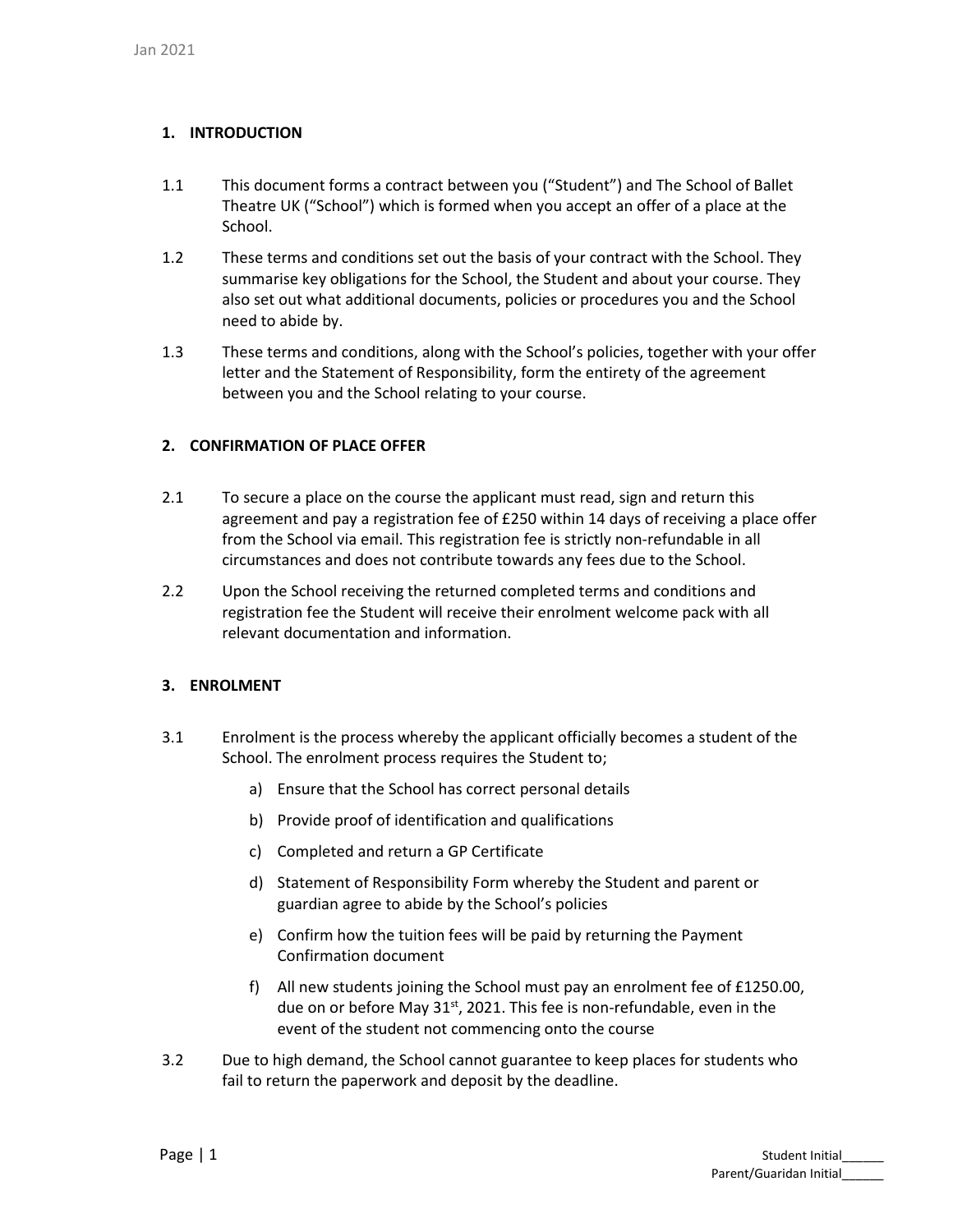# **4. EXPECTATIONS**

- 4.1 A Higher Education qualification in dance requires commitment from both parties. This section sets out what the Student can expect of the School and what the School expects of the Student.
- 4.2 The School will provide the Student with the tuition and learning support associated with the course. This is done with reasonable care and skill in the way described in the relevant course specifications, module study guides and other publications such as the School's policies for the appropriate academic year.
- 4.3 The School will use its reasonable efforts to provide the Student with appropriate access to academic and other resources in support of the Student's studies.
- 4.4 The Student can expect the School to:
	- a) Deliver high-quality teaching and effectively manage the course
	- b) Provide suitable learning resources and facilities that are fit for purpose
	- c) Make available an academic support service dedicated to helping you develop your academic skills
	- d) Deliver a range of workshops, seminars, projects, and performances that are designed to develop transferable skills and attributes necessary for future employment
	- e) Place students in the group most suited to their abilities and will not enter into any discussion or correspondence on this subject.
	- f) Make available careers development that is embedded into the course and available individually to help the Student with their future career
	- g) Provide the Student with module study guides and a course handbook which, along with resources, will provide up-to-date and accurate information about the modules and assessments
	- h) Ensure the Student receives timely feedback on all work that is constructive and enhances the Student's learning
	- i) Encourage the Student to provide feedback on the quality of the course and comment on the overall experience via the elected Course Committee and student surveys, then communicate any outcomes.
- 4.5 The School will try not to make material changes to the course content that is described on the website and course handbook. However, on occasion, the School may take a strategic decision to make changes to ensure that the curriculum, teaching and learning methods and forms of assessment are up to date, maintain academic standards and enhance the quality of learning opportunities for students.
- 4.6 The School takes no responsibility for any personal possessions that are misplaced, stolen, or damaged, during the course, or if left behind on the premises at the end of each day. More so, no responsibility can be taken for any injury incurred during or as a result of the course.
- Page | 2 Student Initial\_\_\_\_\_\_ 4.7 Students will have the option of leaving the course venue during breaks, timetable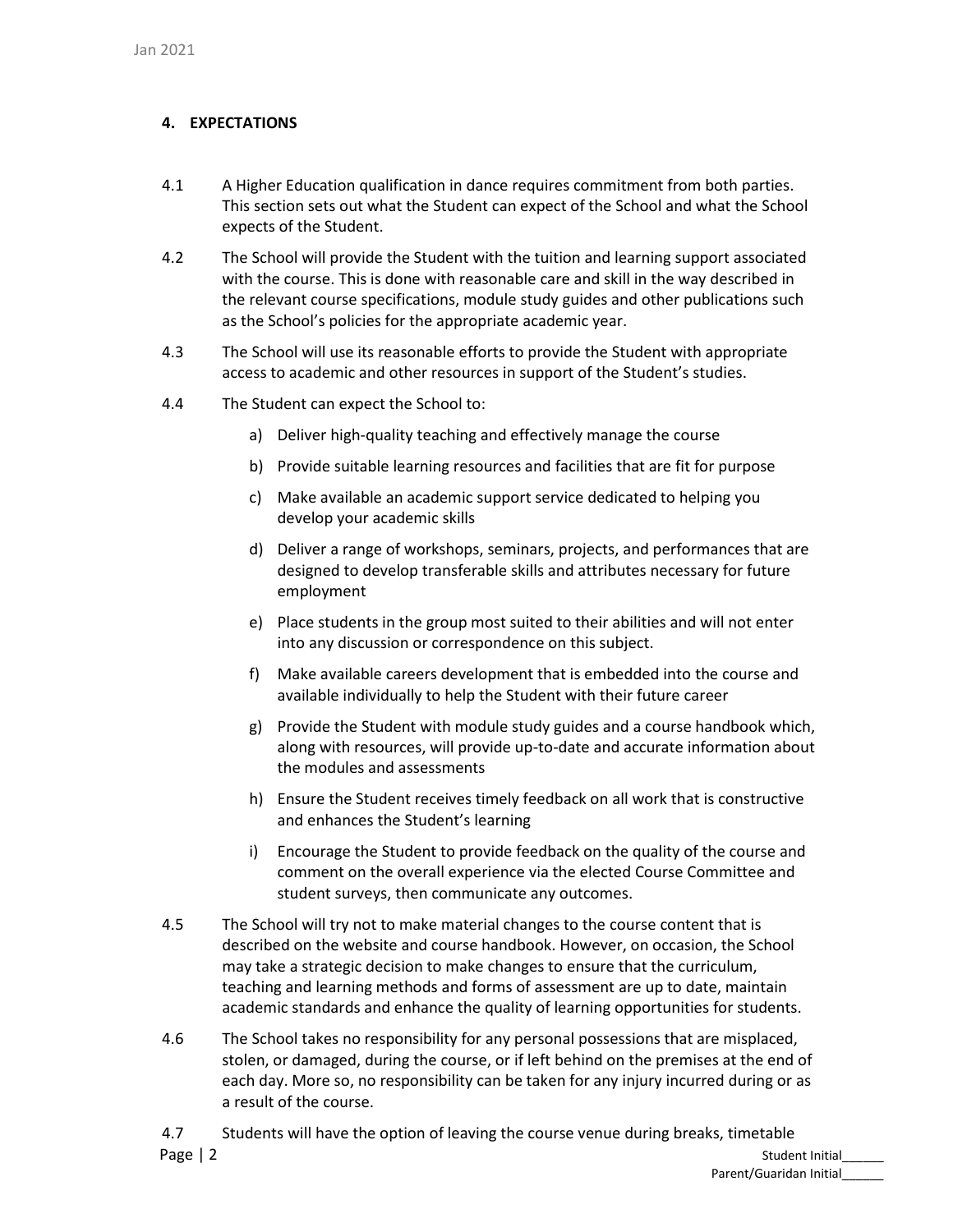permitting. No responsibility can be taken on the part of the School, for students' welfare at any time during the day or night, when outside the course premises, i.e. the venue where the classes are held.

- 4.8 The School expects the Student to:
	- a) Take responsibility for their own learning and development, working in partnership with staff to actively engage with the course by attending and actively participating in all taught sessions, completing and submitting all work assigned by the published deadline and carrying out any related work placements, enrichment, or required performances
	- b) Be fully prepared for each session: in practical sessions, the Student will comply with the School's dress code; in theory sessions, the Student will come prepared with the necessary tools to take notes and participate in seminars
	- c) Respect the timetable provided and attend all classes throughout the academic year. It is not permitted to miss any scheduled classes to accommodate travel arrangements.
	- d) Respect the physical environment, staff members and fellow students.
	- e) Make use of the academic support and career guidance provided by the School when necessary to support the learning and future progression
	- f) Always comply with the School's policies, throughout the duration of study
	- g) Read and understand the information provided about the course, as published in the module study guides and course handbook
	- h) Check email account/s regularly both during and outside term time to be aware of relevant information in good time
	- i) Inform the School of any changes immediately to the Student's contact details via updating their emergency contact form
	- j) Inform the School staff of any injuries, medical conditions, or changes in personal circumstances that may impact on progress during the course, this will be requested in writing with support documents from health professionals where applicable
	- k) Share ideas and comments about the course and the overall experience with the School by providing feedback through induction questionnaires, module evaluations, becoming a Student Representative or meetings with the Student Representatives or student surveys
	- l) Make prompt payments of any charges required by the School
	- m) Take reasonable care of themselves and their safety and also the health and safety of other members of the School community and will co-operate with the School in fulfilling its obligations regarding health and safety.
	- n) Not intentionally or recklessly misuse or interfere with equipment or facilities provided by the School.
	- o) Invest in medical cover/ insurance to protect themselves in the event of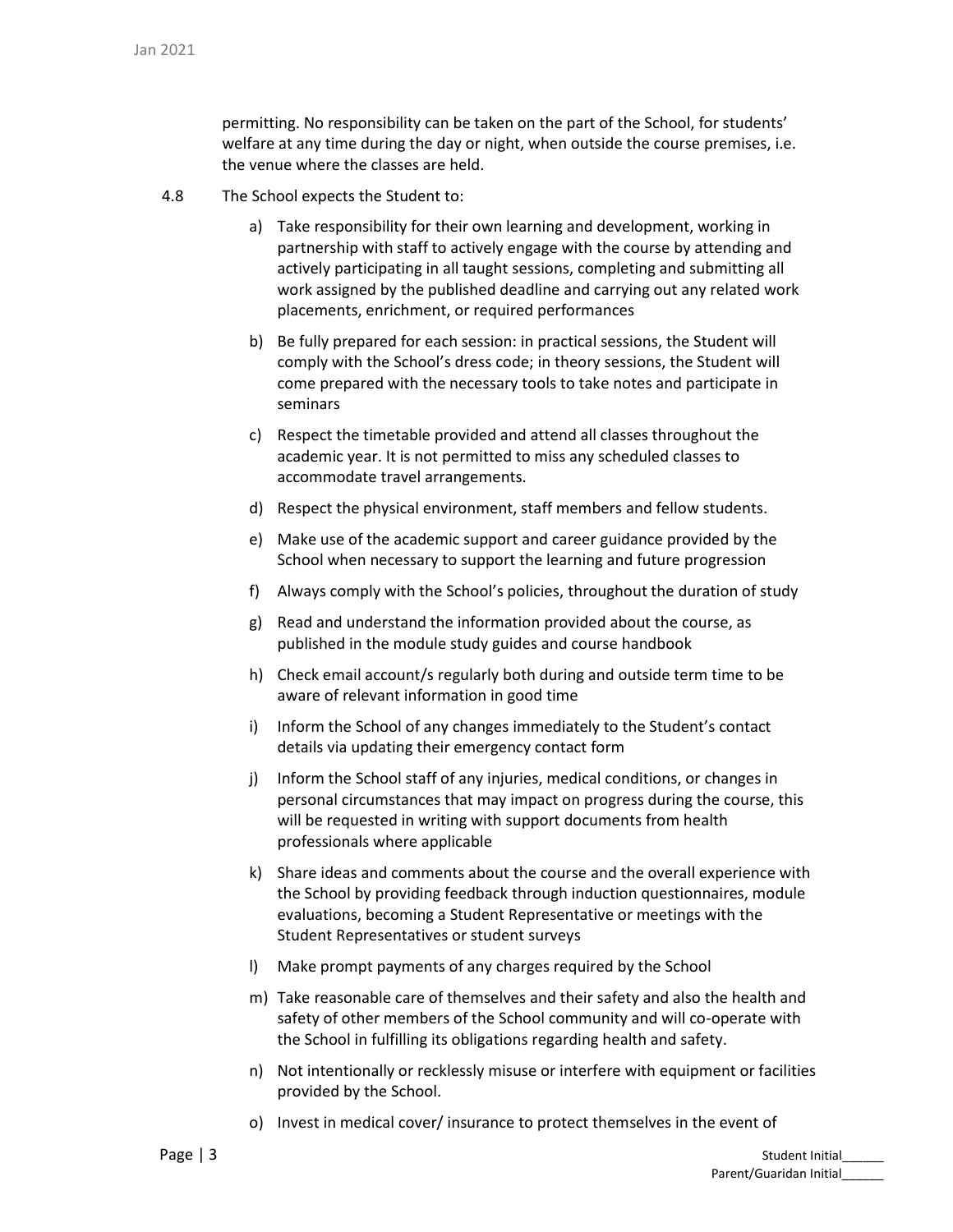injury or illness and to ensure efficient recovery/ rehabilitation.

- p) Not attend any external training and/or performance opportunities throughout the entirety of the course without written authorisation from the School. This includes but is not limited to short term courses, workshops, competitions, paid dance and teaching work and auditions. Students who do not obtain authorisation prior to any external event will be disciplined in accordance with the School's Behaviour Policy.
- q) Not make any external appointments that will clash with scheduled classes and seminars
- 4.9 Students not abiding by the School's regulations and policies may be subject to disciplinary action as outlined in the School's Behaviour Policy.

## **5. FEES**

- 5.1 Students can pay for their course fee directly to the School or apply for student finance through the University of West London via the Student Loans Company (SLC).
- 5.2 Where a student is over the age of 18 it is their responsibility to ensure that tuition fees are paid, even if the Student is sponsored by a third party, have applied for a student loan or a third party is paying them.
- 5.3 Where a student is under the age of 18 the parent or guardian detailed on the Statement of Responsibility Form (the Fee Payer) will be solely responsible for all fees due to the School.
- 5.4 The Student must make sure that their tuition fees are paid on time, failure to pay is a serious matter. In the event that tuition fees have not been paid in full by the relevant final payment date, the School shall be entitled, but not bound to, refuse to permit the Student to continue on the course. No invoices, receipts or reminders will be sent by the School to the Student/Fee Payer.
- 5.5 The Tuition Fees do not include any fees payable for residential accommodation, nor do they include uniform, dancewear, shoes, guest workshops, external examination fees, travelling expenses, field trips, theatre and museum visits, compulsory texts, materials, costumes, make-up, and printing costs. Please note this is not an exhaustive list. Where there are any additional fees or charges the Student/Fee Payer will be informed of these by the School in a timely manner where possible and payment will be due within 28 days unless otherwise stated.
- 5.6 Unauthorised late payments to the School more than three days overdue will incur a 10% charge payable to the School within 7 days of the notification of the charge.
- 5.7 Late payments more than one month will incur a 10% charge on the total fee outstanding per month until the balance has been paid in full.
- 5.8 The annual fee for tuition is set at £9,250.00. Fees are subject to revision annually. Fees quoted are for the current year only and may vary slightly from one year to the next.
- 5.9 If the Student has any concerns regarding the payment of fees or requires further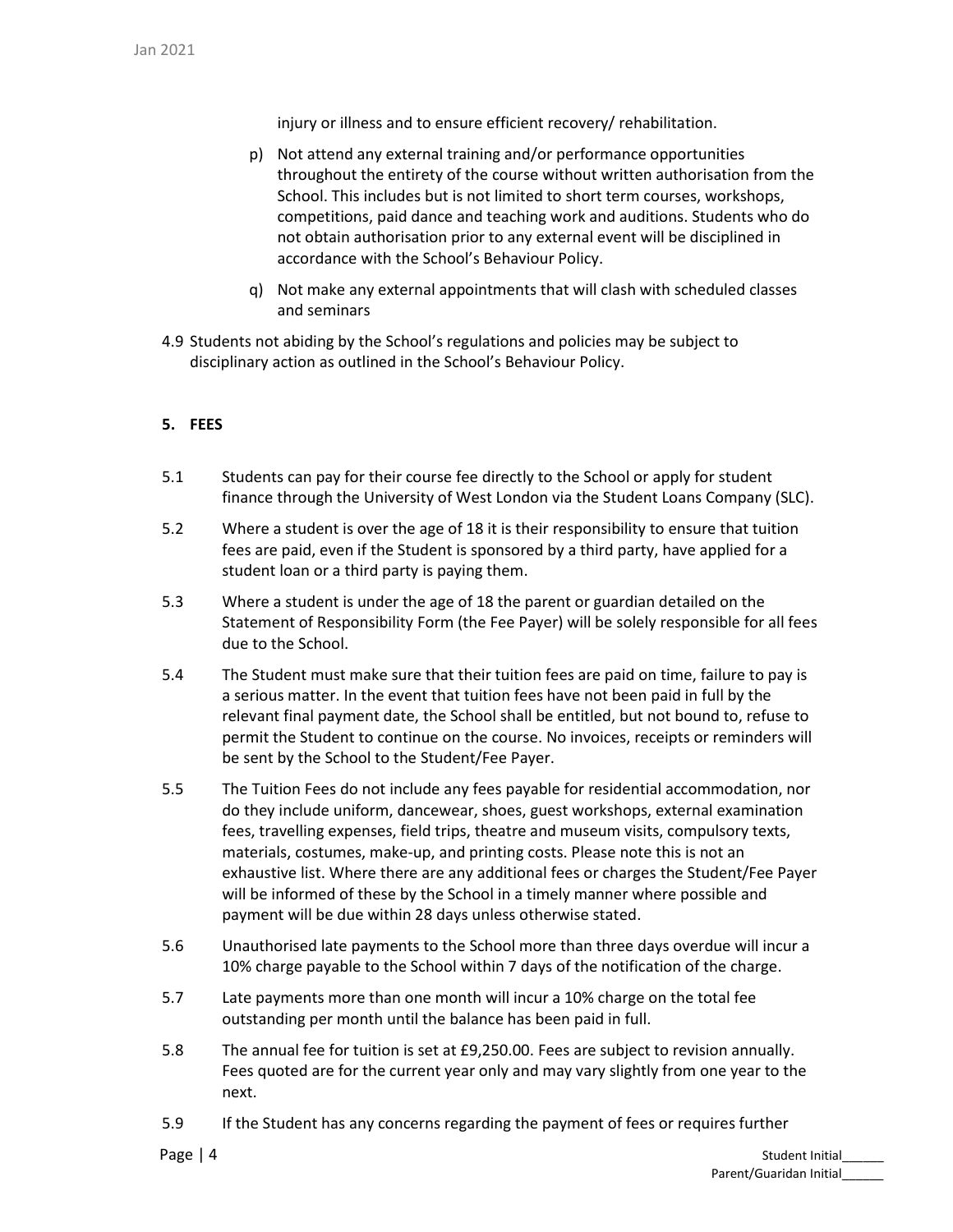information about tuition fees, please contact the School office.

## **6. COLLECTION AND PROCESSING OF DATA**

- 6.1 By accepting an offer of a place at the School and entering into this Agreement the Student understands that the School and its partners or agents will process personal data in order for the School to meet its obligations to deliver education services to the Student under this agreement.
- 6.2 The School needs to collect, hold and process personal data for the purposes of administering and managing the course and all other services provided to the Student. Personal data includes the Student's records, application data, assessment marks, residence data, attendance data, accessing learning materials and financial data.
- 6.3 The data will be processed in line with the General Data Protection Regulations and the Data Protection Act 2018, the School has adopted the University of West London's Data Protection Policy and the Student Data Privacy Notice available on the School's website.

## **7. ATTENDANCE**

- 7.1 Attendance plays a crucial part in the success or failure of the course. To ensure good attendance the School follows a strict attendance procedure as detailed below.
- 7.2 In the instance where the Student's attendance falls below 90%, the Student will be required to meet with the Course Leader and/or the Principal. If following this meeting there is no improvement, and the Student's attendance continues to be below expected standards, the School reserves the right to withdraw the student from the course with immediate effect.

## **8. DISCIPLINARY MATTERS**

- 8.1 All enrolled students are required to observe and act in accordance with the expectations set out by the School in this agreement and the student/course handbooks. Misconduct may relate to academic or behavioural matters; some examples of incidences that could give rise to a disciplinary procedure would include:
- 8.2 Behaviour:
	- a) Poor attendance or lateness
	- b) Unauthorised absence
	- c) Harassment of another student or a member of staff
	- d) Failure to adhere to the School's policies
	- e) Not wearing the correct uniform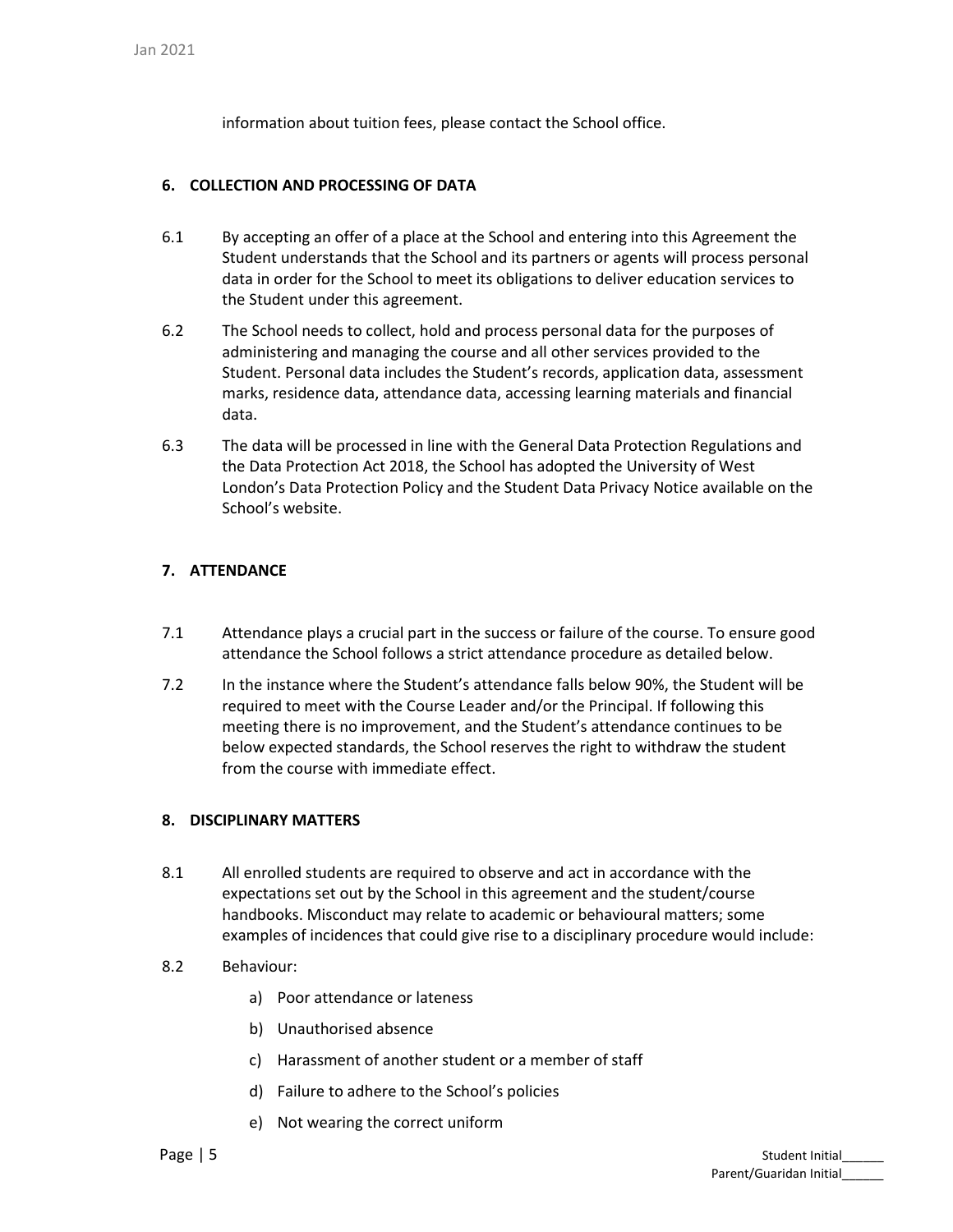- f) Disrespectful conduct
- 8.3 Academic:
	- a) Plagiarism
	- b) Missing an assessment deadline
- 8.4 Disciplinary action resulting from any form of misconduct will action the following steps:
	- 1. Verbal warning
	- 2. Isolation
	- 3. Temporary Exclusion (Suspension)
	- 4. Permanent Exclusion (Expulsion)
- 8.5 At any stage, a Disciplinary Recommendation may be dependent on the severity of the misconduct. This may include immediate suspension or expulsion from the School.

## **9. FITNESS TO STUDY**

- 9.1 The School has a duty of care to its community and takes the wellbeing of its students very seriously. The School will undertake provisions to support all students if they present a health concern, a risk to a student or to others.
- 9.2 If the Student has concerns regarding their own fitness to study, they must speak with a member of the School's support staff to determine a suitable course of action regarding the course.
- 9.3 The Student should utilise their registered GP in Hinckley as first port of call regarding illness or injury.
- 9.4 Support staff can provide information on a range of specialist professionals across the health and wellbeing sector. The School's support staff will only provide information and not advise what path to be taken. School staff will not offer medical advice beyond basic first aid.
- 9.5 The Student's fitness to study may be questioned if health problems are disrupting their studies, or the studies of others, or result in unreasonable demands being placed on staff, other students or School.
- 9.6 In the interest of student safety, any student considered by the School's staff to not be dancing to their full capacity, due to injury and/or illness, up to four weeks before a scheduled performance date will not be permitted to perform. This decision is final.
- 9.7 Where the Student's fitness to study does not improve, or the Student is not following professional or/School's advice, the School reserve the right to withdraw the Student from the course to ensure the safety of themselves and/or others.
- 9.8 Should the Student need to make an appointment to see a medical professional such as doctor/dentist this should be made outside of the School's scheduled timetable. Exceptional circumstances can be discussed with the School to seek approval. All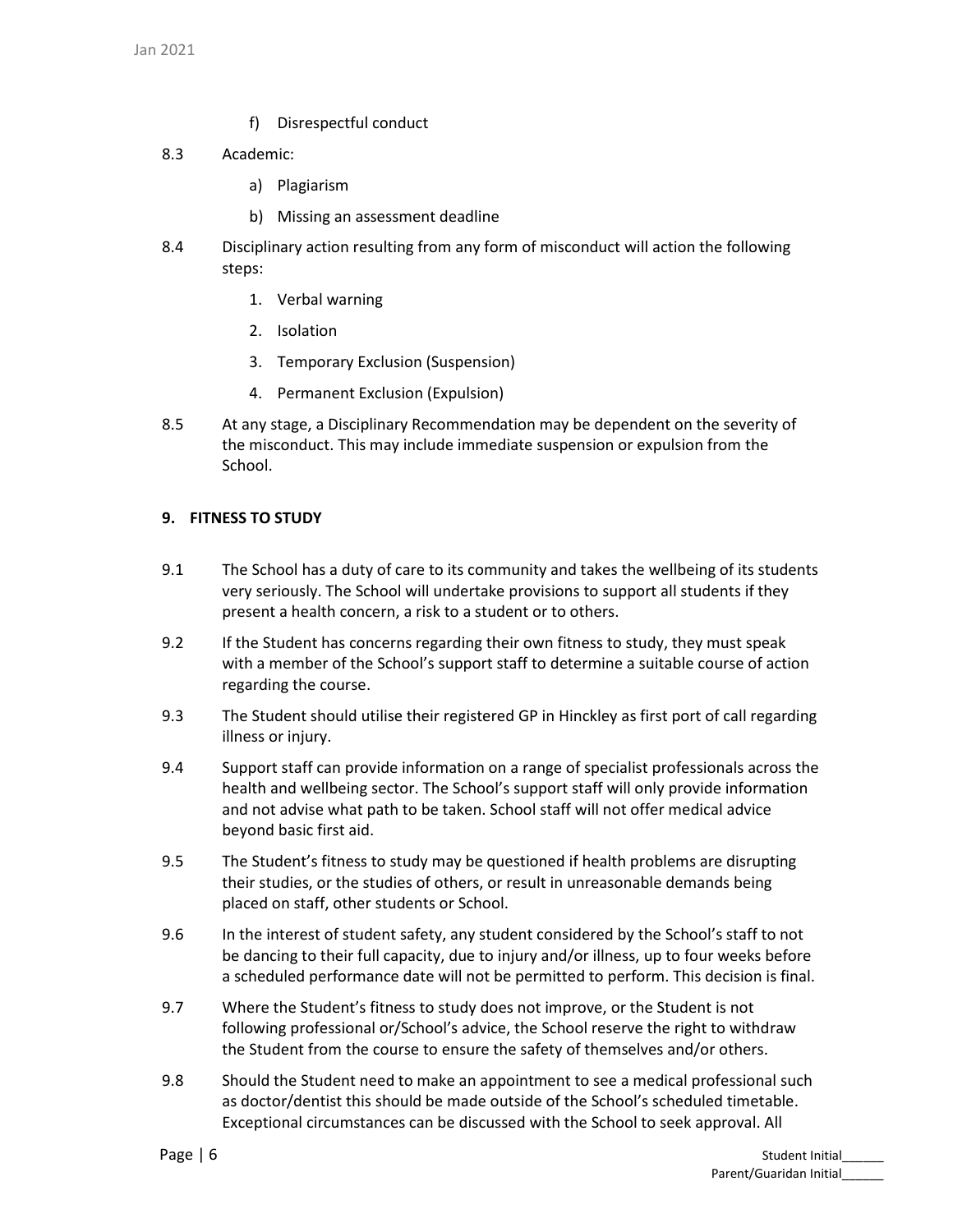requests for absence, where possible, must be made to the office within seven days of the date required. Failure to do so may result in the request being denied.

## **10. COPYRIGHT AND INTELLECTUAL PROPERTY**

- 10.1 Photographs and videos of students taken during their time of study may be used on the School's website, social media platforms and publicity material. Anything captured remains the sole property of the School and can be used at any time, beyond the Student's training. If a student wishes to use any material created by the School authorisation must be granted by the School prior to use. Failure to gain copyright of any image may result in further action being taken by the School.
- 10.2 Any work or assessment material created during the course may be used by the School for promotional purposes. The School shall have the exclusive right to publish any such material throughout the legal term of copyright.
- 10.3 The School may record class work and student performances throughout the academic year and are not obliged to share this footage with the Student.

## **11. MATERIAL CHANGES TO TERMS AND REGULATIONS**

11.1 The School will try not to make material changes to the terms and conditions, regulations and policies set out in this and other documents. However, the School may need to do so in response to changes in legal requirements or government policy. If this is necessary, the School will give the Student reasonable notice of these changes and the date they take effect. The School will also make all amended documents available to the Student via email.

## **12. CHANGES AND/OR CANCELLATION OF A COURSE**

- 12.1 Circumstances beyond the control of the School may mean that the School cannot provide such educational services. This may include but not limited to:
	- a) The unanticipated departure or absence of key members of staff
	- b) Significant changes to Higher Education funding
	- c) The acts of any governmental or local authority
	- d) Severe weather, natural disaster, epidemic or pandemic, fire, flood, war, civil disorder or unrest, riot, terrorist attack or the threat of it.
- 12.2 In these circumstances, the School will take all reasonable steps to minimise the resultant disruption to those services and to affected students by delivering a modified version of the same course.
- 12.3 The School may make a strategic decision to close the course because insufficient enrolments render it non-viable from an academic, student experience or resourcing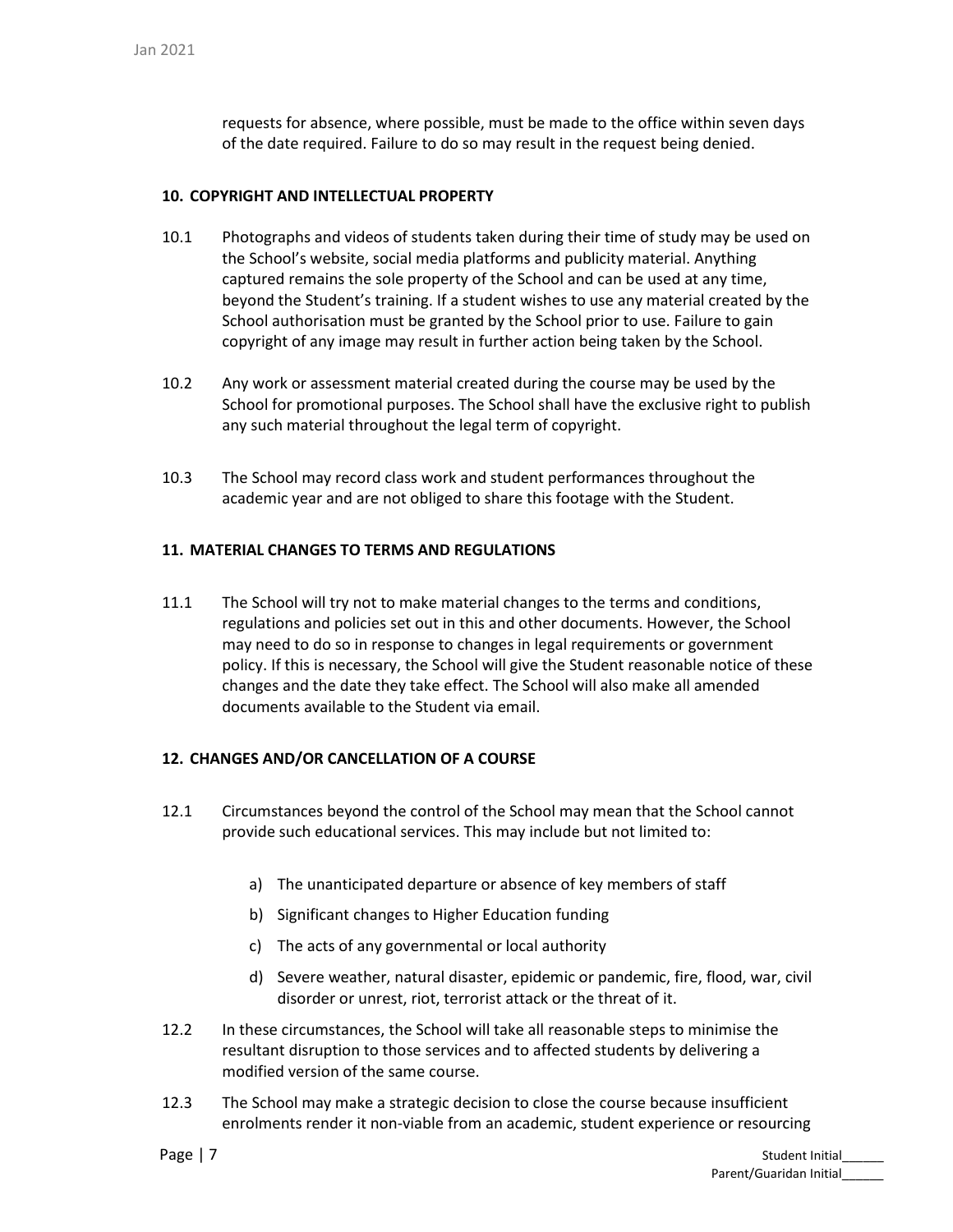perspective. In such cases where a course is closed, the School will consult all existing students and applicants as early as possible prior to the proposed course closure and is highly likely to 'teach out' the original course, enabling existing students to complete their course. This will always be the preferred option, however, very occasionally, this may not be considered viable on academic and student experience grounds, in which case the School will invite all applicants/students to have individual support and guidance with school staff if appropriate.

## **13. TERMINATION OF AGREEMENT**

- 13.1 By You:
- 13.2 You may withdraw from your course and terminate this Agreement at any time. To withdraw from the course you must give notice, in writing to the School. You should contact your course leader and school office to initiate the process for withdrawal.
- 13.3 You will normally be required to complete a Student Withdrawal Form and provide a reason for withdrawal. Notice to withdraw will take effect on receipt of the completed Student Withdrawal Form by the school office.
- 13.4 If you withdraw part way through your Course you must pay the Tuition Fees up until the point you communicate your withdrawal.
- 13.5 Any refund which may be due to you will be in accordance with the terms of the University of West London's 'University's Tuition Fee Policy'.
- 13.6 By the School:
- 13.7 The School may withdraw your offer or terminate this Agreement in writing with immediate effect (subject to your rights of internal appeal) if:
	- a) You or your sponsor fail to pay the Tuition Fees;
	- b) You fail to meet the conditions of the offer made to you;

c) You provided false, incomplete, inaccurate or misleading information in your application to the School or at any other time;

d) Action has been taken against you in accordance with the School's disciplinary or fitness to practise procedures;

e) You fail to meet the School's progression or award requirements;

f) You fail to meet your obligations under Tier 4 student visa or you no longer have permission to study in the United Kingdom;

g) You are unable to meet the requirements of your course including obtaining/maintaining membership of specified organisation;

h) Your behaviour represents a serious risk to the health, safety or welfare of yourself or others; or

i) You materially breach these Terms and Conditions.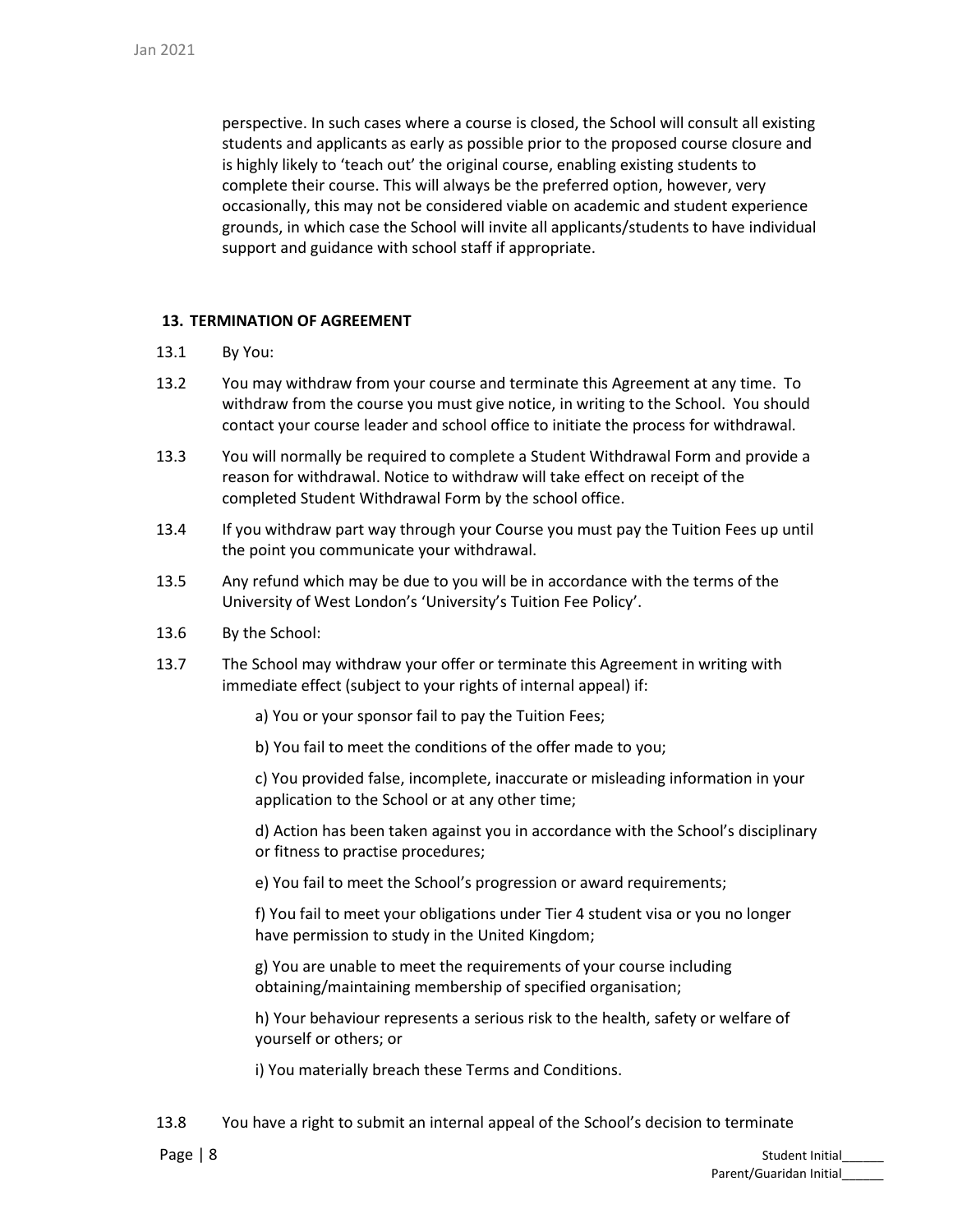the Agreement under the Student Complaints Procedure or the Appeals Regulations as appropriate.

- 13.9 Consequences of Termination
- 13.10 If at any time this Agreement terminates:
	- a) The School shall be entitled to refuse to enrol you on your course (if, at the date of termination, you have not already enrolled);
	- b) The School shall be entitled to require you to stop studying on your course and to leave the School immediately (if, at the date of termination, you have enrolled);
	- c) You are required to return to the school office any items on loan to the student from the School such a resources, locker keys etc issued to you on enrolment or throughout studies, together with all property owned by the School;
	- d) You must pay all outstanding fees immediately;
	- e) Any contract you have for third party accommodation will terminate in accordance with its written provisions.

#### **14. NOTICE**

- 14.1 Any notice given under this agreement will be in writing.
- 14.2 The School will send any notice to the Student by email to the contact email address, and those of the Fee Payer if applicable. The School may also send any notice to either the Student's term-time address or home address.

## **15. GENERAL**

- 15.1 Each of the clauses of these terms and conditions operates separately. If any provision of these terms and conditions is or becomes illegal, invalid, void or unenforceable, that shall not affect the legality, validity or enforceability of the other provisions.
- 15.2 These terms and conditions are personal to the Student and the Student may not transfer them or their rights under them to anyone else.
- 15.3 Only the Student and/or Fee Payer and the School are parties to this agreement. No other person shall have rights under the Contracts (Rights of Third Parties) Act 1999 to enforce the terms of this agreement.
- 15.4 Failure or delay by the Student or the School to enforce any breach by the other of the terms and conditions will not constitute a waiver of any provision and will not prevent the Student or the School from taking steps to enforce that or any other provision.
- 15.5 This agreement shall be governed by and construed in all respects in accordance with the laws of England and Wales and the parties agree to submit to the exclusive jurisdiction of the courts of England and Wales.